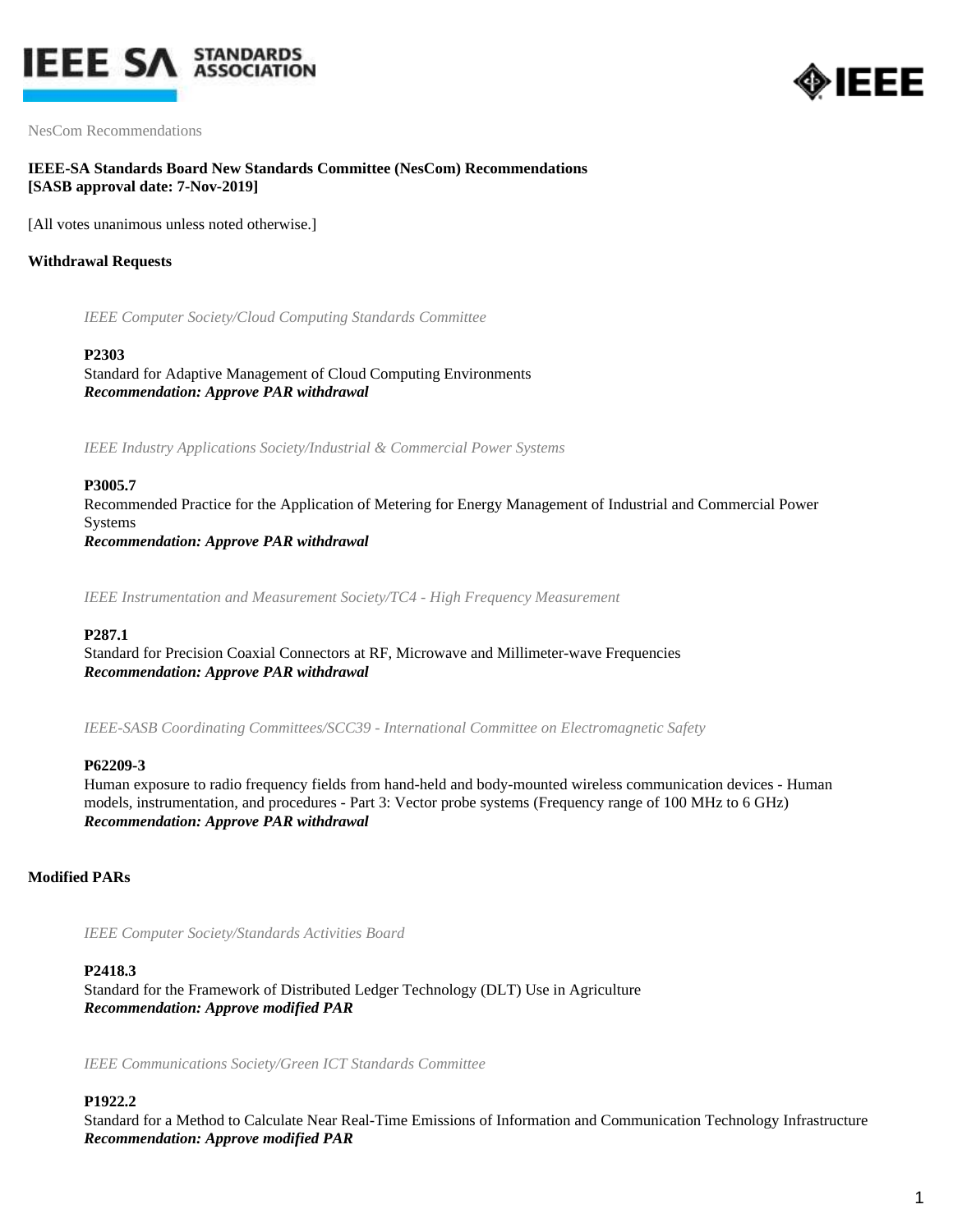*IEEE Power and Energy Society/Energy Storage & Stationary Battery Committee*

### **P1679**

Recommended Practice for the Characterization and Evaluation of Energy Storage Technologies in Stationary Applications *Recommendation: Approve modified PAR*

*IEEE-SASB Coordinating Committees/SCC39 - International Committee on Electromagnetic Safety*

### **P62704-5**

The assessment of power density of human exposure to radio frequency fields from wireless devices in close proximity to the head and body, part 2: Computational procedure (frequency range of 6 GHz to 300 GHz) *Recommendation: Approve modified PAR*

*IEEE Systems, Man, and Cybernetics Society/Standards Committee*

#### **P7010**

Recommended Practice for Assessing the Impact of Autonomous and Intelligent Systems on Human Well-being *Recommendation: Approve modified PAR*

#### **Extension Requests**

*IEEE Antennas and Propagation Society/Antennas*

#### **P1502**

Recommended Practice for Radar Cross-Section Test Procedures *Recommendation: Approve request for an extension until December 2020*

*IEEE Computer Society/Cloud Computing Standards Committee*

#### **P2301**

Guide for Cloud Portability and Interoperability Profiles (CPIP) *Recommendation: Approve request for an extension until December 2020*

*IEEE Computer Society/LAN/MAN Standards Committee*

#### **P802.11ay**

Standard for Information Technology--Telecommunications and Information Exchange Between Systems Local and Metropolitan Area Networks--Specific Requirements Part 11: Wireless LAN Medium Access Control (MAC) and Physical Layer (PHY) Specifications--Amendment: Enhanced Throughput for Operation in License-Exempt Bands Above 45 GHz *Recommendation: Approve request for an extension until December 2021*

### **P802.11az**

Standard for Information Technology - Telecommunications and Information Exchange Between Systems Local and Metropolitan Area Networks - Specific Requirements Part 11: Wireless LAN Medium Access Control (MAC) and Physical Layer (PHY) Specifications - Enhancements for Positioning

*Recommendation: Approve request for an extension until December 2021*

*IEEE Computer Society/Microprocessor Standards Committee*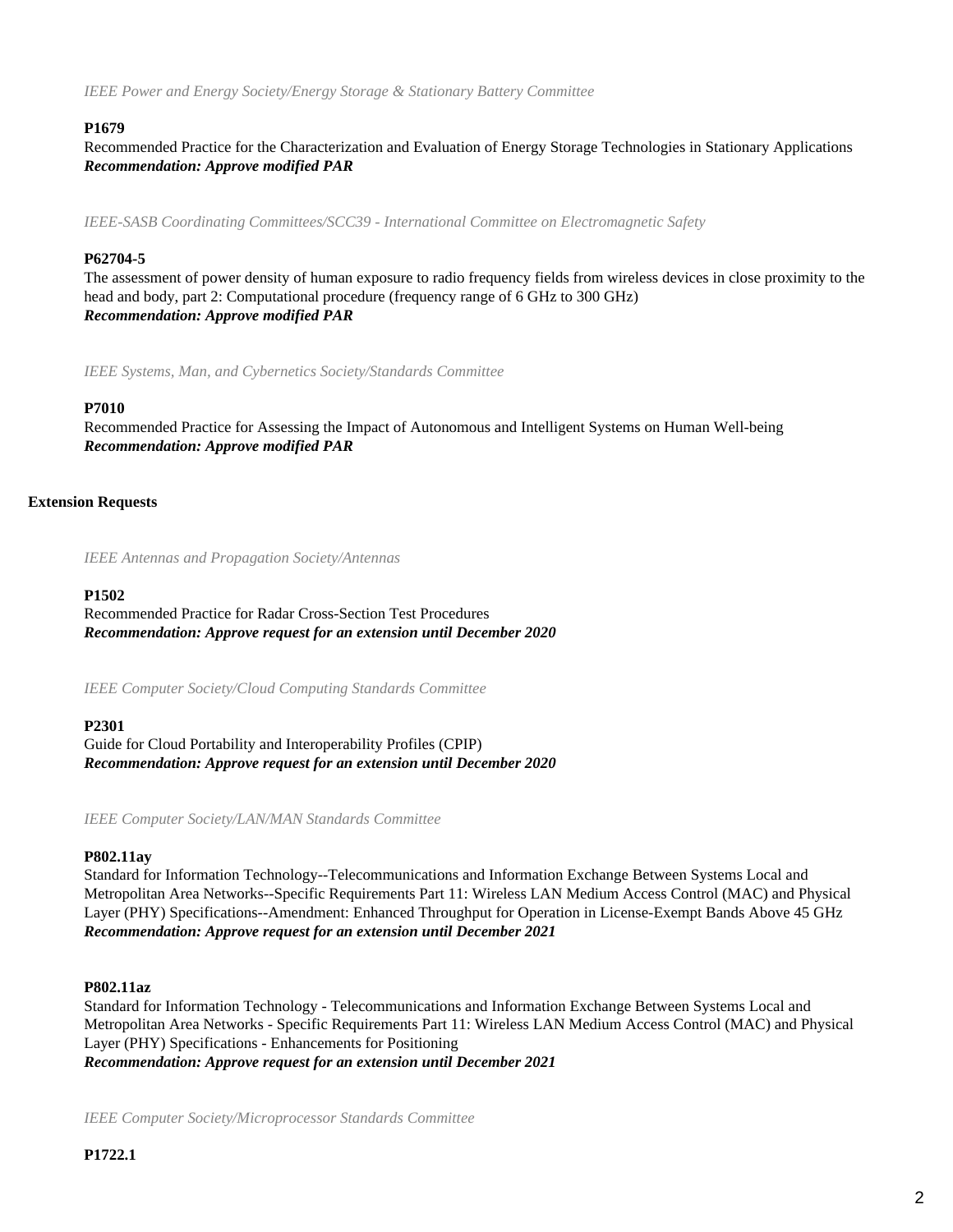Standard for Device Discovery, Connection Management, and Control Protocol for Time-Sensitive Networking Systems *Recommendation: Approve request for an extension until December 2021*

*IEEE Computer Society/Standards Activities Board*

#### **P1857.8**

Standard for 2nd Generation Audio Coding *Recommendation: Approve request for an extension until December 2020*

#### **P1857.9**

Standard for Immersive Visual Content Coding *Recommendation: Approve request for an extension until December 2021*

*IEEE Consumer Electronics Society/Standards Committee*

#### **P360**

Standard for Wearable Consumer Electronic Devices - Overview and Architecture *Recommendation: Approve request for an extension until December 2021*

#### **P2025.1**

Standard for Consumer Drones: Taxonomy and Definitions *Recommendation: Defer request for an extension until the next NesCom meeting; contingent upon staff verifying the status of the draft and the project's schedule. AI: Staff to obtain the timeline/action plan from the WG.*

#### **P2025.2**

Standard for Consumer Drones: Privacy and Security *Recommendation: Defer request for an extension until the next NesCom meeting; contingent upon staff verifying the status of the draft and the project's schedule. AI: Staff to obtain the timeline/action plan from the WG.*

#### **P3030**

Standard for Consumer 3D Printing: Overview and Architecture *Recommendation: Defer request for an extension until the next NesCom meeting with a mentor (staff) being identified; contingent upon staff verifying the status of the draft and the project's schedule. AI: Staff to obtain the timeline/action plan from the WG.*

*IEEE Communications Society/Dynamic Spectrum Access Networks Standards Committee*

#### **P1900.5.1**

Standard Policy Language for Dynamic Spectrum Access Systems *Recommendation: Approve request for an extension until December 2020 (9 approve, 0 disapprove, 1 abstain [Levy])*

*IEEE Communications Society/Virtualized and Software Defined Networks, and Services Standards Committee*

# **P1917.1**

Standard for Software Defined Networking and Network Function Virtualization Reliability *Recommendation: Approve request for an extension until December 2021*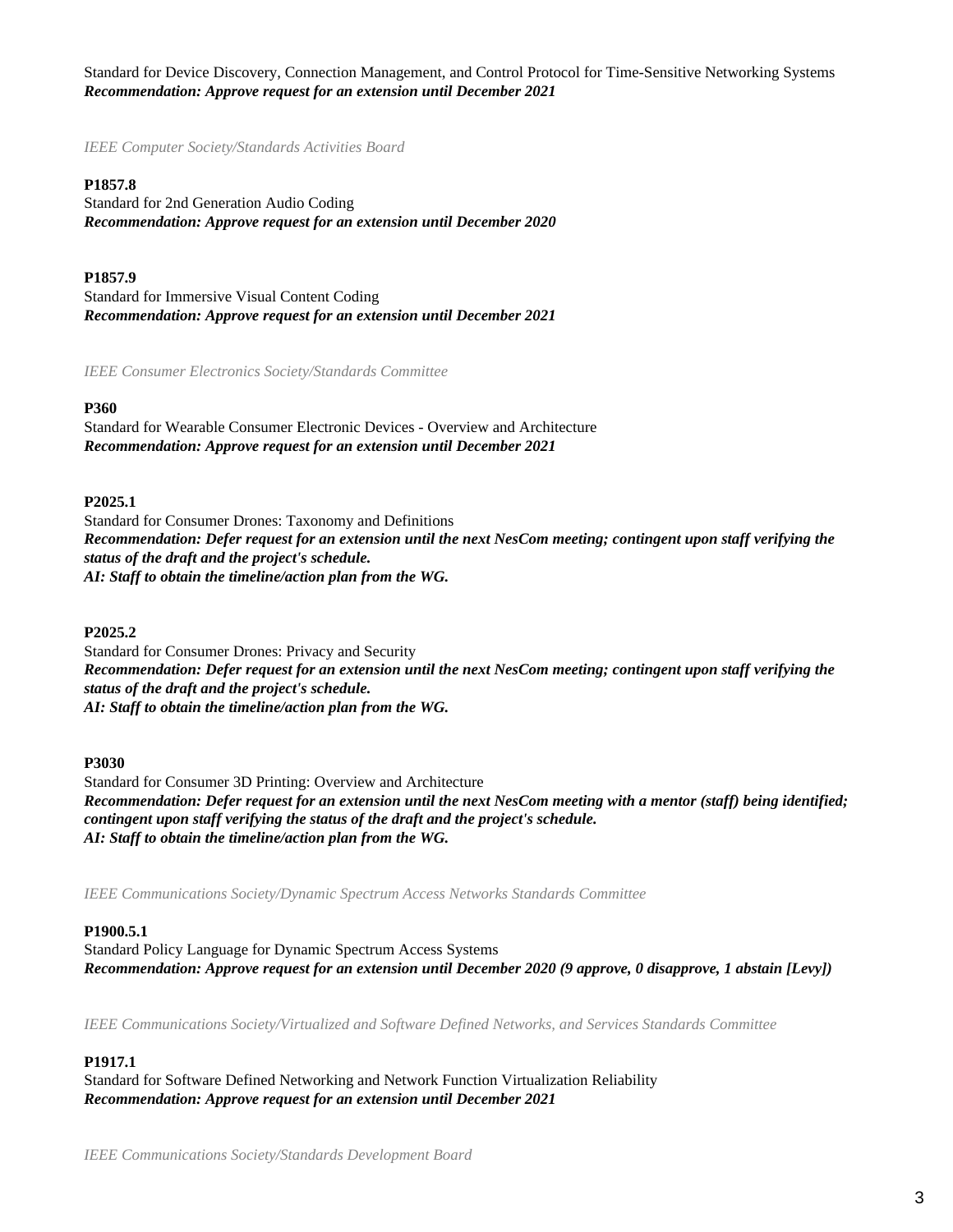# **P1916.1**

Standard for Software Defined Networking and Network Function Virtualization Performance *Recommendation: Approve request for an extension until December 2021*

*IEEE Engineering in Medicine and Biology Society/IEEE 11073 Standards Committee*

## **P11073-10101b**

Health informatics -- Point-of-care medical device communication -- Part 10101: Nomenclature Amendment 2: Additional definitions *Recommendation: Approve request for an extension until December 2021*

### **P11073-10103a**

Health informatics--Point-of-care medical device communication Part 10103: Nomenclature--Implantable device, cardiac Amendment 1: Additional definitions *Recommendation: Approve request for an extension until December 2023*

### **P11073-10404**

Health Informatics - Personal Health Device Communication - Part 10404: Device Specialization - Pulse Oximeter *Recommendation: Approve request for an extension until December 2020*

### **P11073-10407**

Health Informatics - Personal Health Device Communication - Device Specialization - Blood Pressure Monitor *Recommendation: Approve request for an extension until December 2020*

### **P11073-10408**

Health Informatics - Personal Health Device Communication Part 10408: Device Specialization - Thermometer *Recommendation: Approve request for an extension until December 2020*

### **P11073-10415**

Health Informatics - Personal Health Device Communication - Device Specialization - Weighing Scale *Recommendation: Approve request for an extension until December 2020*

*IEEE Engineering in Medicine and Biology Society/Standards Committee*

### **P2650**

Standard For Enabling Mobile Device Platforms To Be Used As Pre-Screening Audiometric Systems *Recommendation: Approve request for an extension until December 2021*

*IEEE Electromagnetic Compatibility Society/Standards Development Committee*

### **P370**

Electrical Characterization of Printed Circuit Board and Related Interconnects at Frequencies up to 50 GHz. *Recommendation: Approve request for an extension until December 2020*

### **P1597.1**

Standard for Validation of Computational Electromagnetics Computer Modeling and Simulations *Recommendation: Approve request for an extension until December 2021*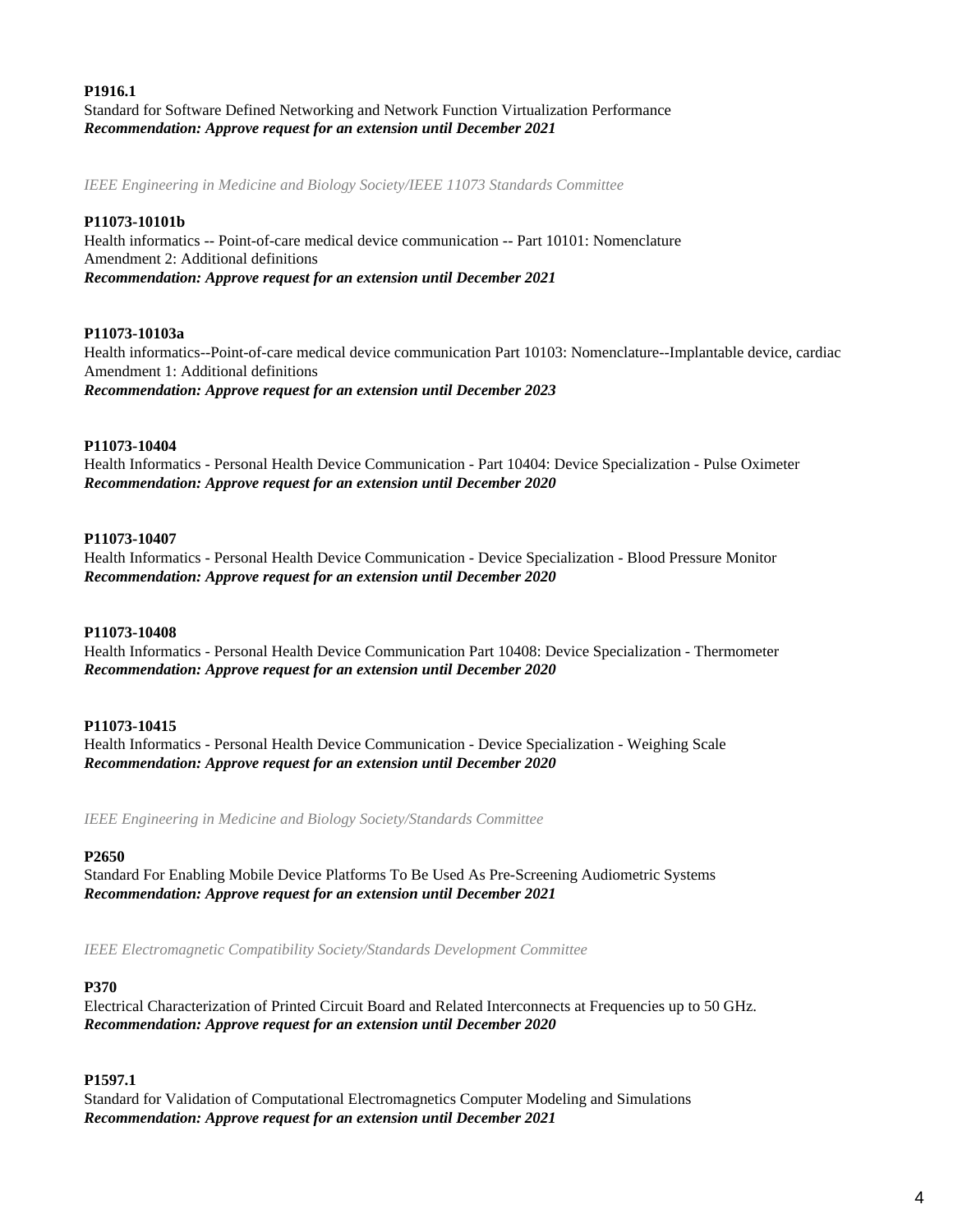*IEEE Industry Applications Society/Industrial & Commercial Power Systems*

## **P3004.3**

Recommended Practice for the Application of Low-Voltage Fuses in Industrial and Commercial Power Systems *Recommendation: Approve request for an extension until December 2020*

# **P3004.7**

Recommended Practice for the Protection of Conductors Used in Industrial and Commercial Power Systems *Recommendation: Approve request for an extension until December 2020*

*IEEE Industry Applications Society/Petroleum & Chemical Industry*

### **P1814**

Recommended Practice for Electrical System Design Techniques to Improve Electrical Safety *Recommendation: Approve request for an extension until December 2021*

### **P61886-1**

Subsea Equipment - Power Connectors, Penetrators and Jumper Assemblies with Rated Voltage from 3 kV (Umax = 3.6 kV) to  $30 \text{ kV}$  (Umax =  $36 \text{ kV}$ ) *Recommendation: Approve request for an extension until December 2022 (9 approve, 0 disapprove, 1 abstain [Levy])*

*IEEE Instrumentation and Measurement Society/TC9 - Sensor Technology*

### **P1588**

Standard for a Precision Clock Synchronization Protocol for Networked Measurement and Control Systems *Recommendation: Approve request for an extension until December 2020*

*IEEE Instrumentation and Measurement Society/TC10 - Waveform Generation Measurement and Analysis*

### **P2414**

Standard for Jitter and Phase Noise *Recommendation: Approve request for an extension until December 2020*

*IEEE Microwave Theory and Techniques Society/Standards Coordinating Committee*

### **P1765**

Trial-Use Recommended Practice for Estimating the Uncertainty in Error Vector Magnitude of Measured Digitally Modulated Signals for Wireless Communications *Recommendation: Approve request for an extension until December 2021*

*IEEE Power and Energy Society/Energy Development & Power Generation*

### **P1248**

Guide for the Commissioning of Electrical Systems in Hydroelectric Power Plants *Recommendation: Approve request for an extension until December 2020*

*IEEE Power and Energy Society/Electric Machinery*

**P11** Standard for Rotating Electric Machinery for Rail and Road Vehicles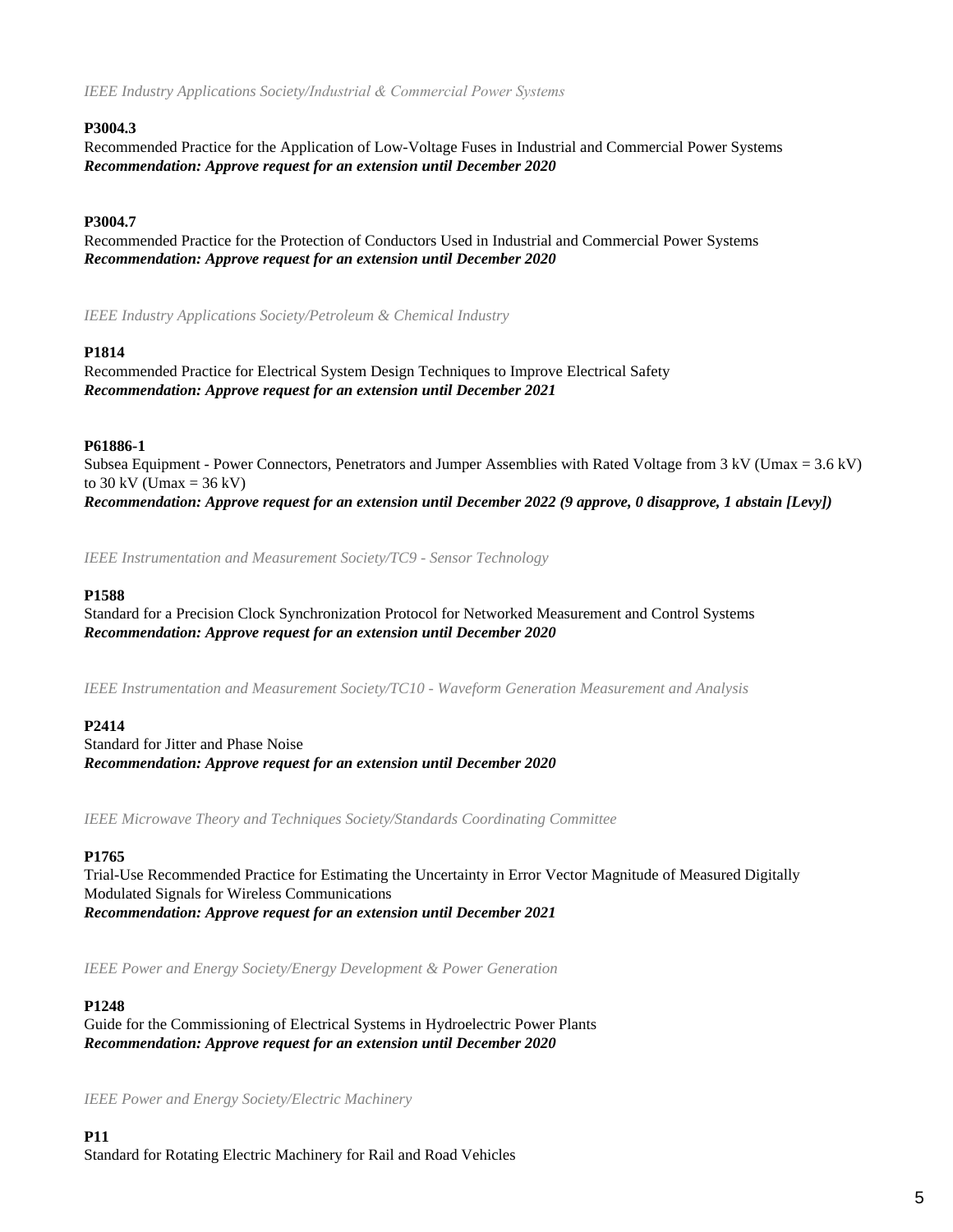*Recommendation: Approve request for an extension until December 2021 (9 approve, 0 disapprove, 1 abstain [Levy])*

# **P433**

Recommended Practice for Insulation Testing of AC Electric Machinery with High Voltage Rating up to 30 kV at Very Low Frequency

*Recommendation: Approve request for an extension until December 2020*

*IEEE Power and Energy Society/Insulated Conductors*

# **P532**

Guide for Selecting and Testing Jackets for Power, Instrumentation, and Control Cables *Recommendation: Approve request for an extension until December 2020*

# **P1185**

Recommended Practice for Cable Installation in Generating Stations and Industrial Facilities *Recommendation: Approve request for an extension until December 2020*

# **P1210**

Standard Tests for Determining Compatibility of Cable-Pulling Lubricants With Wire and Cable *Recommendation: Approve request for an extension until December 2021*

# **P1614**

Field-Testing of Shielded Power Cable Systems Rated 5 kV and Above with Continuous Alternating Voltage *Recommendation: Approve request for an extension until December 2021*

# **P1617**

Guide for Assessment, Mitigation, and Control of Corrosion of Metallic Shields in Extruded Dielectric Cables rated 5 kV to 46 kV

*Recommendation: Approve request for an extension until December 2020*

*IEEE Power and Energy Society/Nuclear Power Engineering*

# **P2420**

Standard Criteria for Combustion Turbine Generator Units Applied as Standby Power Supplies for Nuclear Power Generating Stations *Recommendation: Approve request for an extension until December 2020*

*IEEE Power and Energy Society/Power System Communications and Cybersecurity*

# **P2030.102.1**

Standard for Interoperability of Internet Protocol Security (IPsec) Utilized within Utility Control Systems *Recommendation: Approve request for an extension until December 2021*

*IEEE Power and Energy Society/Power System Relaying and Control*

# **PC37.242**

Guide for Synchronization, Calibration, Testing, and Installation of Phasor Measurement Units (PMUs) for Power System Protection and Control *Recommendation: Approve request for an extension until December 2020*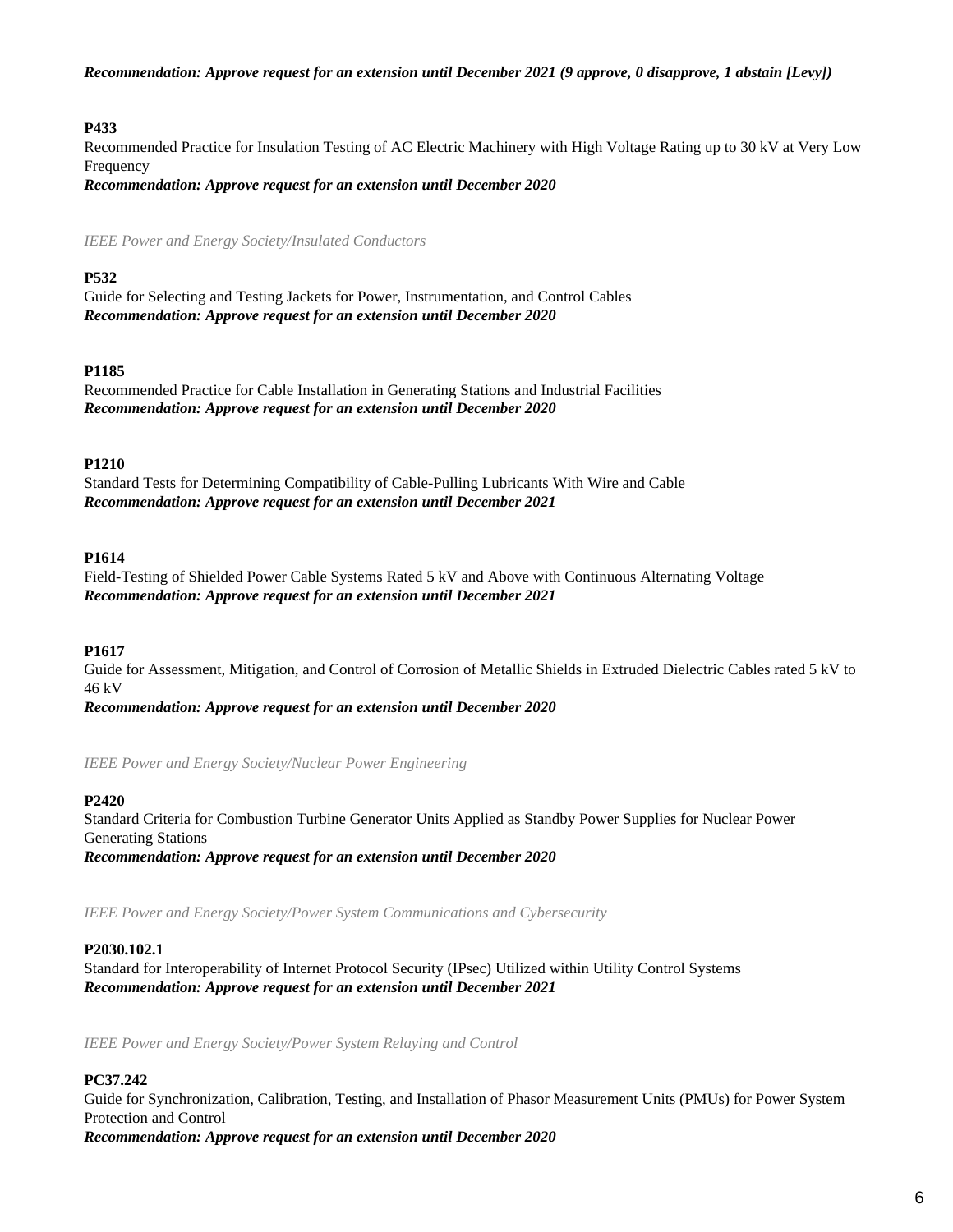*IEEE Power and Energy Society/Surge Protective Devices/Low Voltage*

# **PC62.41.3**

Guide for Interactions Between Power System Disturbances and Surge Protective Devices *Recommendation: Approve request for an extension until December 2020*

*IEEE Power and Energy Society/Substations*

# **P81**

Guide for Measuring Earth Resistivity, Ground Impedance, and Earth Surface Potentials of a Grounding System *Recommendation: Approve request for an extension until December 2021*

# **P1402**

Guide for Physical Security of Electric Power Substations *Recommendation: Approve request for an extension until December 2021*

# **P1427**

Guide for Recommended Electrical Clearances and Insulation Levels in Air Insulated Electrical Power Substations *Recommendation: Approve request for an extension until December 2020*

*IEEE Power and Energy Society/Switchgear*

### **PC37.62**

Standard for Pad Mounted, Dry Vault, Submersible Fault, and Overhead Fault Interrupters for Alternating Current Systems up to 38 kV *Recommendation: Approve request for an extension until December 2020*

*IEEE Power and Energy Society/Transmission and Distribution*

### **P1885**

Guide for Assessing, Measuring and Verifying Volt-Var Control Optimization on Distribution Systems *Recommendation: Approve request for an extension until December 2020*

*IEEE Power and Energy Society/Transformers*

### **PC57.12.60**

Standard Test Procedure for Thermal Evaluation of Insulation Systems for Dry-Type Power and Distribution Transformers *Recommendation: Approve request for an extension until December 2020*

### **PC57.13.8**

Standard Requirements for Station Service Voltage Transformers *Recommendation: Approve request for an extension until December 2021*

# **PC57.160**

Guide for the Electrical Measurement of Partial Discharges in High Voltage Bushings and Instrument Transformers *Recommendation: Approve request for an extension until December 2020*

*IEEE Power Electronics Society/Standards Committee*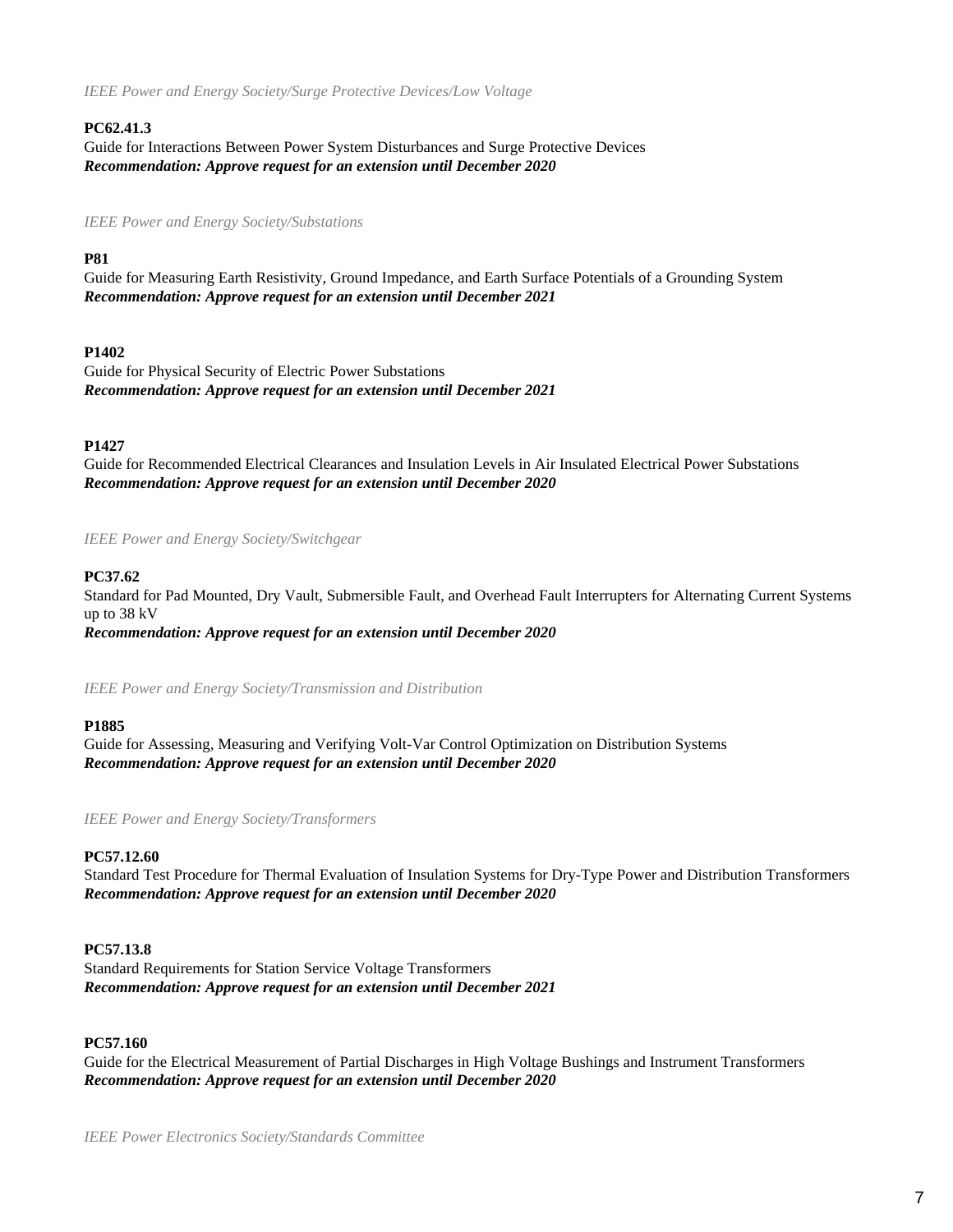**P1573**

Recommended Practice for Electronic Power Subsystems: Parameters, Interfaces, Elements, and Performance *Recommendation: Approve request for an extension until December 2020*

*IEEE-SASB Coordinating Committees/SCC39 - International Committee on Electromagnetic Safety*

#### **P62704-4**

Standard for Determining the Peak Spatial-Average Specific Absorption Rate (SAR) in the Human Body from Wireless Communications Devices, 30 MHz - 6 GHz: General Requirements for Using the Finite Element Method (FEM) for SAR Calculations and Specific Requirements for Modeling Vehicle-Mounted Antennas and Personal Wireless Devices *Recommendation: Approve request for an extension until December 2020*

### **PC95.3**

Recommended Practice for Measurements and Computations of Electric, Magnetic and Electromagnetic Fields With Respect to Human Exposure to Such Fields, 0 Hz-300 GHz

*Recommendation: Conditionally approve request for an extension until December 2021; contingent upon receipt of a timeline/action plan by the January NesCom meeting. AI: Staff to obtain the timeline/action plan from the WG.*

*IEEE Vehicular Technology Society/Rail Transportation Standards Committee*

#### **P1653.5**

Recommended Practice for Controlled Rectifiers for Traction Power Substation Applications *Recommendation: Approve request for an extension until December 2021*

#### **P1883**

Recommended Practice for Electrical and Electro-Mechanical Bench Test Equipment (BTE) for Transit Rail Projects *Recommendation: Approve request for an extension until December 2021 (8 approve, 0 disapprove, 2 abstain [Levy, Winston])*

### **P1884**

Guide for Stray Current/Corrosion Mitigation for DC Rail Transit Systems *Recommendation: Approve request for an extension until December 2021*

**New PARs**

*IEEE SA Board of Governors/Corporate Advisory Group*

### **P2413.2**

Standard for a Reference Architecture for Power Distribution IoT (PDIoT) *Recommendation: Approve new PAR until December 2023 (9 approve, 0 disapprove, 1 abstain [Levy])*

*IEEE Computer Society/Design Automation*

### **P2851**

Standard for Exchange/Interoperability Format for Functional Safety Analysis and Functional Safety Verification of IP, SoC and Mixed Signal ICs *Recommendation: Approve new PAR until December 2023 (9 approve, 0 disapprove, 1 abstain [Levy])*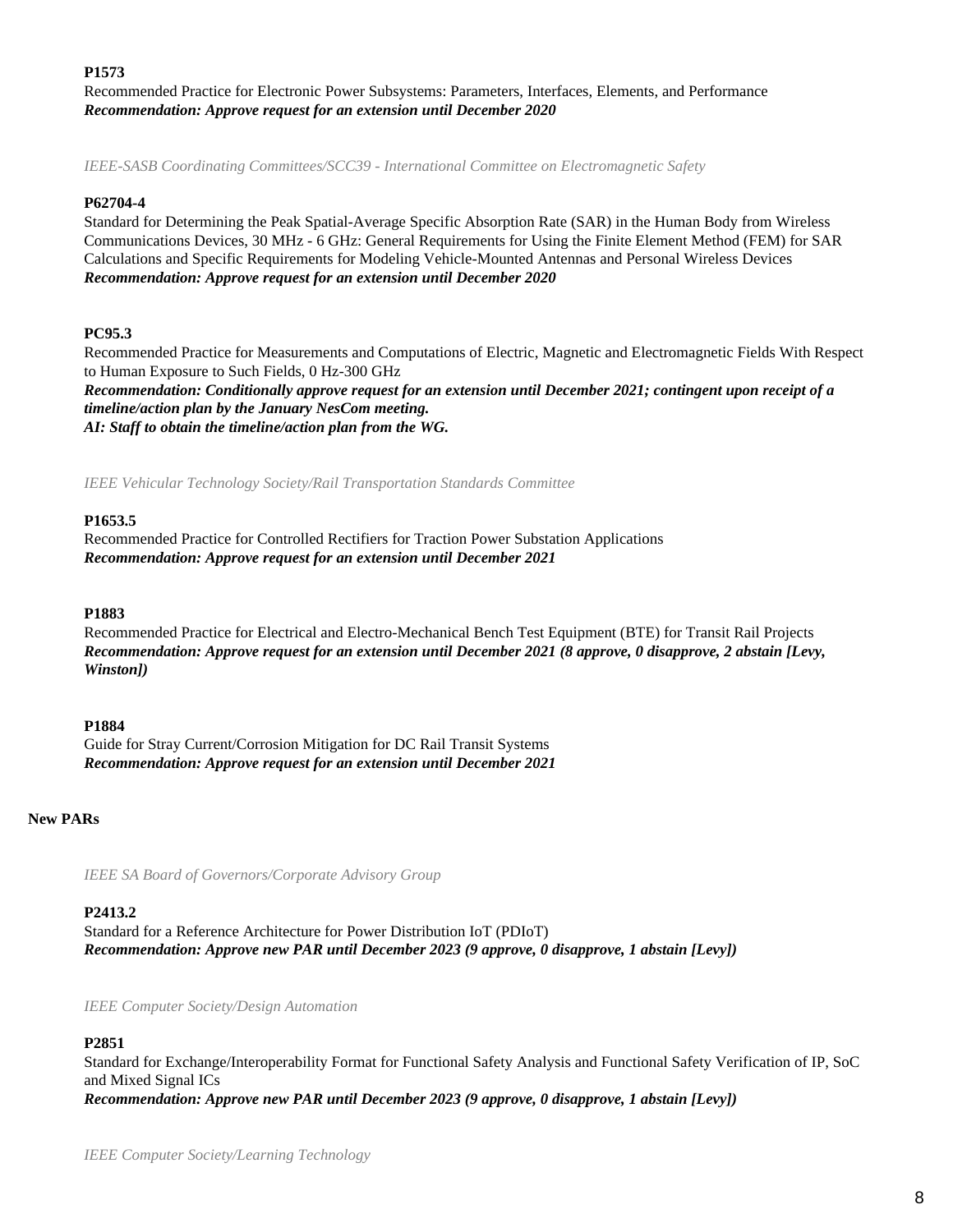## **P9274.4.2**

Recommended Practice for Cybersecurity in the Implementation of the Experience Application Programming Interface (xAPI) *Recommendation: Approve new PAR until December 2023 (9 approve, 0 disapprove, 1 abstain [Berkema])*

*IEEE Computer Society/Standards Activities Board*

# **P1857.10**

Standard for Third Generation Video Coding *Recommendation: Approve new PAR until December 2023*

### **P2850**

Standard for an Architectural Framework for Intelligent Cities Operation System *Recommendation: Approve new PAR until December 2023 (4 approve, 1 disapprove, 5 abstain)*

# **P3333.1.4**

Standard for the Quality Assessment of Light Field Imaging *Recommendation: Approve new PAR until December 2023*

*IEEE Consumer Electronics Society/Blockchain Standards Committee*

# **P2141.2**

Standard for Transforming Enterprise Information Systems from Centralized Architecture into Blockchain-based Decentralized Architecture *Recommendation: Approve new PAR until December 2023*

# **P2141.3**

Standard for Transforming Enterprise Information Systems from Distributed Architecture into Blockchain-based Decentralized Architecture *Recommendation: Approve new PAR until December 2023*

*IEEE Communications Society/Power Line Communications*

### **P2847**

Standard for DC Power Transmission and Communication to DC Loads *Recommendation: Approve new PAR until December 2023*

*IEEE Electromagnetic Compatibility Society/Standards Development Committee*

### **P2838**

Standard for Aircraft Component Lightning Strike Direct Effects Qualification *Recommendation: Approve new PAR until December 2023*

*IEEE Instrumentation and Measurement Society/TC4 - High Frequency Measurement*

# **P287.1**

Standard for Precision Coaxial Connectors at RF, Microwave and Millimeter-wave Frequencies. Part 1: General requirements, definitions, and detailed Specifications *Recommendation: Approve new PAR until December 2023*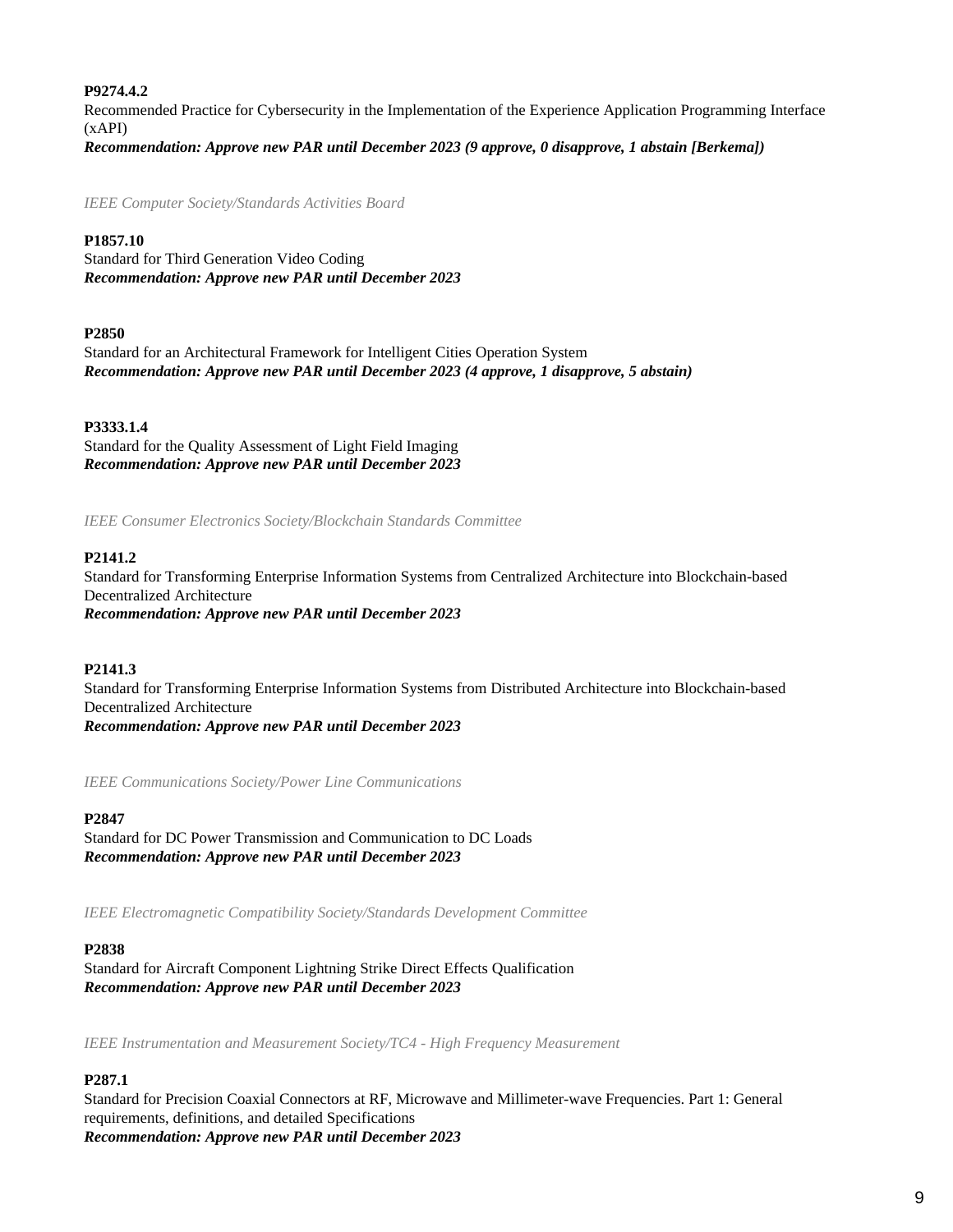*IEEE Instrumentation and Measurement Society/TC9 - Sensor Technology*

# **P1451.9**

Standard for Tidal Turbine Health Monitoring System (HMS) with Communication Protocols and Transducer Electronic Data Sheet (TEDS) Formats *Recommendation: Approve new PAR until December 2023*

*IEEE Power and Energy Society/Power System Communications and Cybersecurity*

# **P1815.2**

Standard Profile for Communications with Distributed Energy Resources (DERs) using IEEE Std 1815 [Distributed Network Protocol (DNP3)] *Recommendation: Approve new PAR until December 2023*

*IEEE Power and Energy Society/Power System Instrumentation and Measurements*

# **P4.1**

Guide for the Practical Implementation of IEEE Standard 4 on High-Voltage and High-Current Measurement Systems *Recommendation: Approve new PAR until December 2023*

*IEEE Power and Energy Society/Substations*

#### **PC37.431.20**

Guide for Protecting Transmission Static Shunt Compensators *Recommendation: Approve new PAR until December 2023*

*IEEE Power and Energy Society/Transmission and Distribution*

#### **P2745.4**

Guide for Technology of Unified Power Flow Controller Using Modular Multilevel Converter: Part 4 Control and Protection Application

*Recommendation: Approve new PAR until December 2023*

#### **P2844**

Recommended Practice for Limiting Voltage Imbalance in Electric Power Systems *Recommendation: Approve new PAR until December 2023*

#### **P2845**

Trial Use Standard for Testing and Evaluating the Dielectric Performance of Celebratory Balloons in Contact with Overhead Power Distribution Lines Rated up to 38 kV System Voltage *Recommendation: Approve new PAR until December 2023*

*IEEE-SASB Coordinating Committees/SCC20 - Test and Diagnosis for Electronic Systems*

**P1671.1-2017/Cor 1** Standard for Automatic Test Markup Language (ATML) Test Descriptions - Corrigendum 1 *Recommendation: Approve new PAR until December 2023*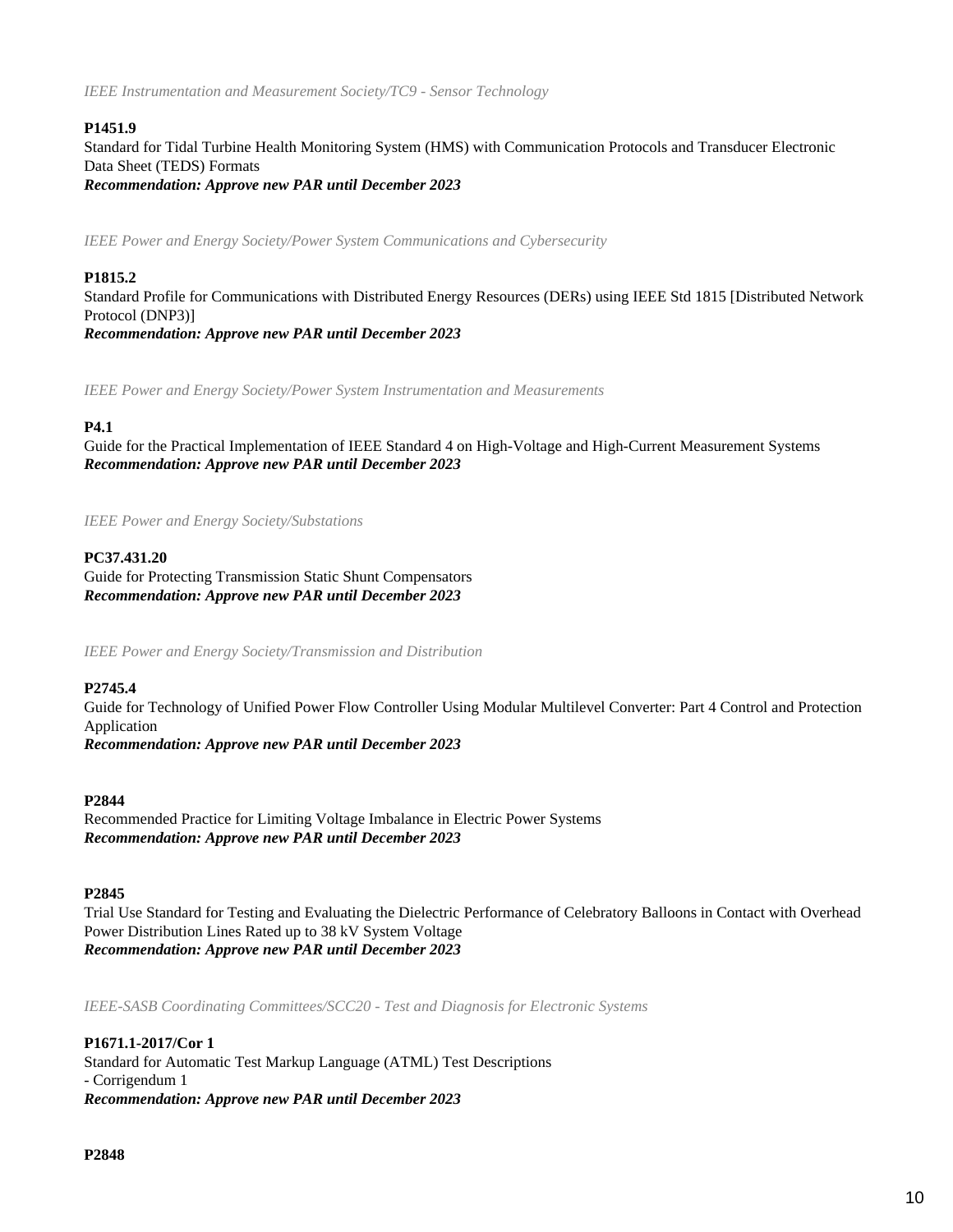## Standard for Prognostics and Health Management in Automatic Test Systems *Recommendation: Approve new PAR until December 2023*

*IEEE-SASB Coordinating Committees/SCC21 - Fuel Cells, Photovoltaics, Dispersed Generation, and Energy Storage*

### **P2030.10.2**

Standard for Electricity Access Requirements for DC low power not exceeding 60V (SASB/SCC21/P2030.10.2) *Recommendation: Approve new PAR until December 2023*

*IEEE Vehicular Technology Society/Intelligent Transportation Systems*

#### **P2846**

Formal Model for Safety Considerations in Automated Vehicle Decision Making *Recommendation: Approve new PAR until December 2023*

### **PARs for the Revision of Standards**

*IEEE Aerospace and Electronic Systems Society/Gyro Accelerometer Panel*

#### **P1559**

Standard for Inertial Systems Terminology *Recommendation: Approve PAR for the revision of a standard until December 2023*

*IEEE Antennas and Propagation Society/Antennas and Propagation Standards Committee*

#### **P145**

Standard for Definitions of Terms for Antennas *Recommendation: Approve PAR for the revision of a standard until December 2023*

*IEEE Computer Society/Design Automation*

#### **P1800**

Standard for SystemVerilog--Unified Hardware Design, Specification, and Verification Language *Recommendation: Approve PAR for the revision of a standard until December 2023*

*IEEE Computer Society/Software & Systems Engineering Standards Committee*

#### **P1228**

Standard for Software Safety *Recommendation: Approve PAR for the revision of a standard until December 2023*

*IEEE Consumer Electronics Society/Standards Committee*

#### **P1851**

Standard for Design Criteria of Integrated Sensor-Based Test Applications for Household Appliances *Recommendation: Approve PAR for the revision of a standard until December 2023*

*IEEE Communications Society/Edge, Fog, Cloud Communications with IOT and Big Data Standards Committee*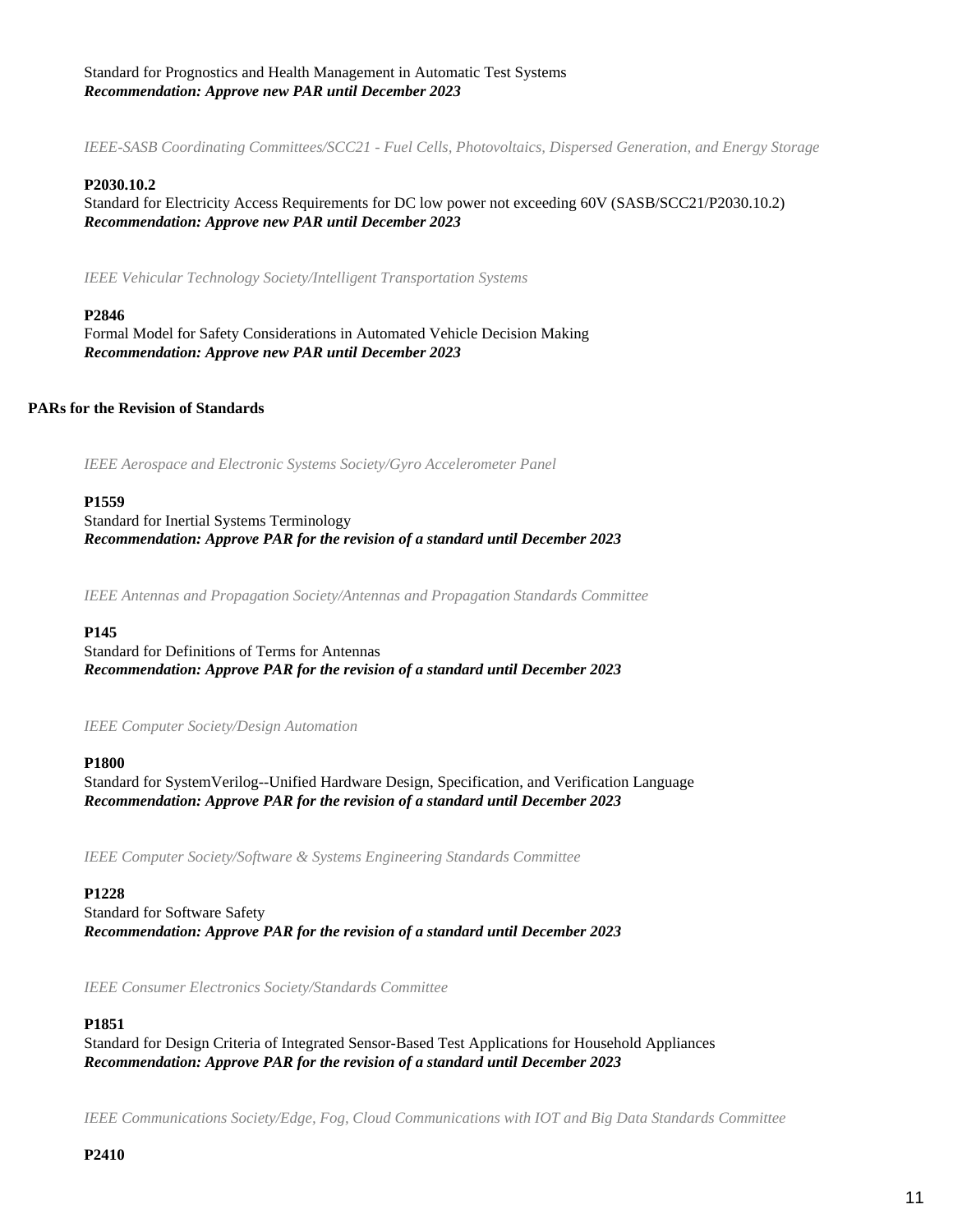# Standard for Biometric Privacy *Recommendation: Approve PAR for the revision of a standard until December 2023*

*IEEE Industry Applications Society/Petroleum & Chemical Industry*

## **P1017**

Recommended Practice for Field Testing Electric Submersible Pump Cable *Recommendation: Approve PAR for the revision of a standard until December 2023*

# **P1018**

Recommended Practice for Specifying Electric Submersible Pump Cable--Ethylene-Propylene Rubber Insulation *Recommendation: Approve PAR for the revision of a standard until December 2023*

# **P1019**

Recommended Practice for Specifying Electric Submersible Pump Cable--Polypropylene Insulation *Recommendation: Approve PAR for the revision of a standard until December 2023*

*IEEE Power and Energy Society/Electric Machinery*

# **P1415**

Guide for Induction Machinery Maintenance Testing and Failure Analysis *Recommendation: Approve PAR for the revision of a standard until December 2023*

### **P1799**

Recommended Practice for Quality Control Testing of External Discharges on Stator Coils, Bars, and Windings *Recommendation: Approve PAR for the revision of a standard until December 2023*

*IEEE Power and Energy Society/Nuclear Power Engineering*

### **P1682**

Standard for Qualifying Fiber Optic Cables, Connections, and Optical Fiber Splices for Use in Safety Systems in Nuclear Power Generating Stations *Recommendation: Approve PAR for the revision of a standard until December 2023*

### **P62582-3**

Nuclear Power Plants - Instrumentation and control important to safety - Electrical equipment condition monitoring methods - Part 3: Elongation at break *Recommendation: Approve PAR for the revision of a standard until December 2023*

*IEEE Power and Energy Society/Power System Communications and Cybersecurity*

### **P643**

Guide for Power-Line Carrier Applications *Recommendation: Approve PAR for the revision of a standard until December 2023*

### **PC37.236**

Guide for Power System Protective Relay Applications Over Digital Communication Channels *Recommendation: Approve PAR for the revision of a standard until December 2023*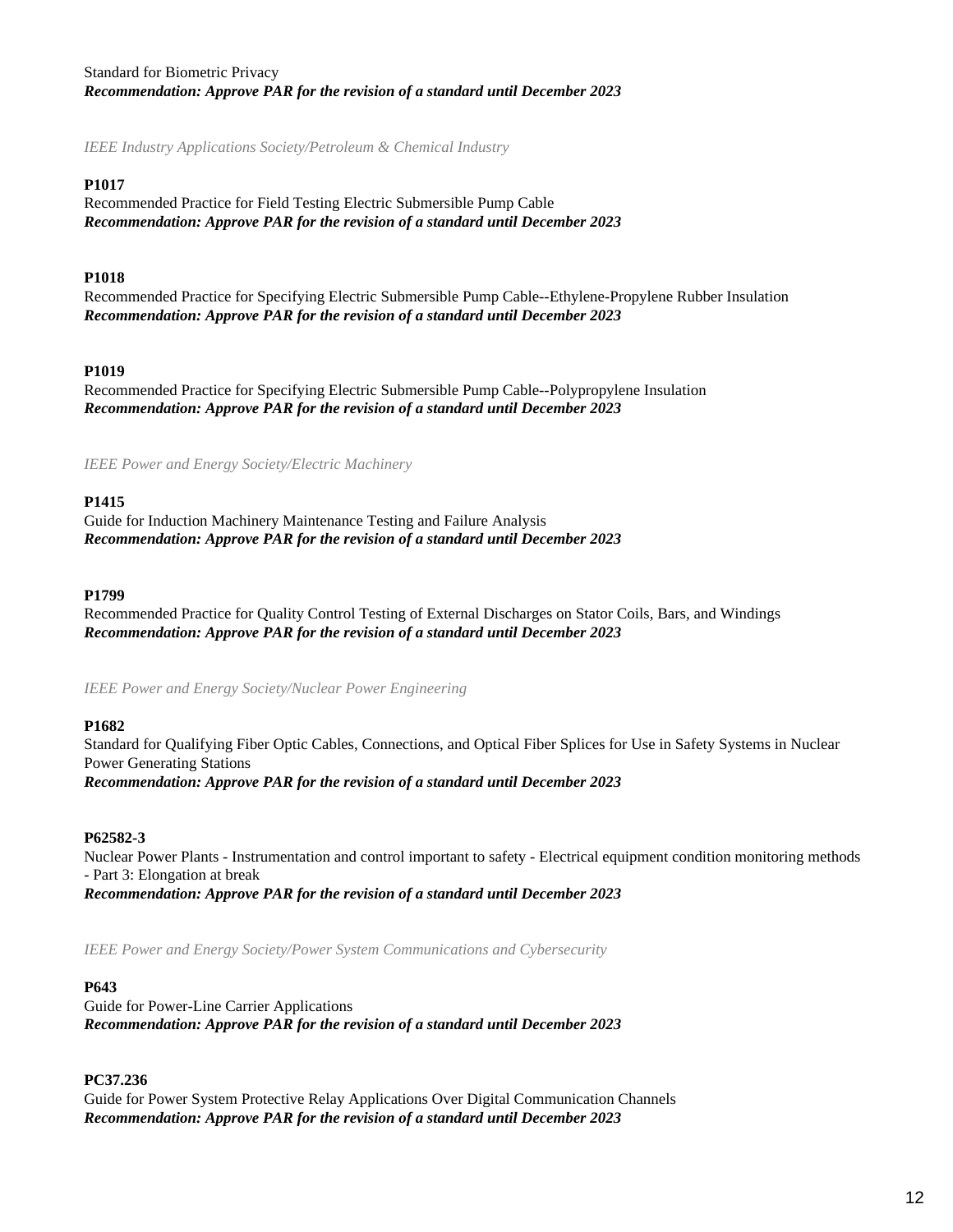### *IEEE Power and Energy Society/Substations*

## **P1623**

Guide for the Functional Specification of Medium Voltage (1 kV - 35 kV) Electronic Shunt Devices for Dynamic Voltage Compensation *Recommendation: Approve PAR for the revision of a standard until December 2023*

*IEEE Power and Energy Society/Transmission and Distribution*

## **P691**

Guide for Transmission Structure Foundation Design and Testing *Recommendation: Approve PAR for the revision of a standard until December 2023*

### **P1410**

Guide for Improving the Lightning Performance of Electric Power Overhead Distribution Lines *Recommendation: Approve PAR for the revision of a standard until December 2023*

### **PC135.90**

Standard for Pole Line Hardware for Overhead Line Construction *Recommendation: Approve PAR for the revision of a standard until December 2023*

*IEEE Power and Energy Society/Transformers*

### **PC57.116**

Guide for Transformers Directly Connected to Generators *Recommendation: Approve PAR for the revision of a standard until December 2023*

*IEEE-SASB Coordinating Committees/SCC21 - Fuel Cells, Photovoltaics, Dispersed Generation, and Energy Storage*

### **P1526**

Recommended Practice for Testing the Performance of Stand-Alone Photovoltaic Systems *Recommendation: Approve PAR for the revision of a standard until December 2023*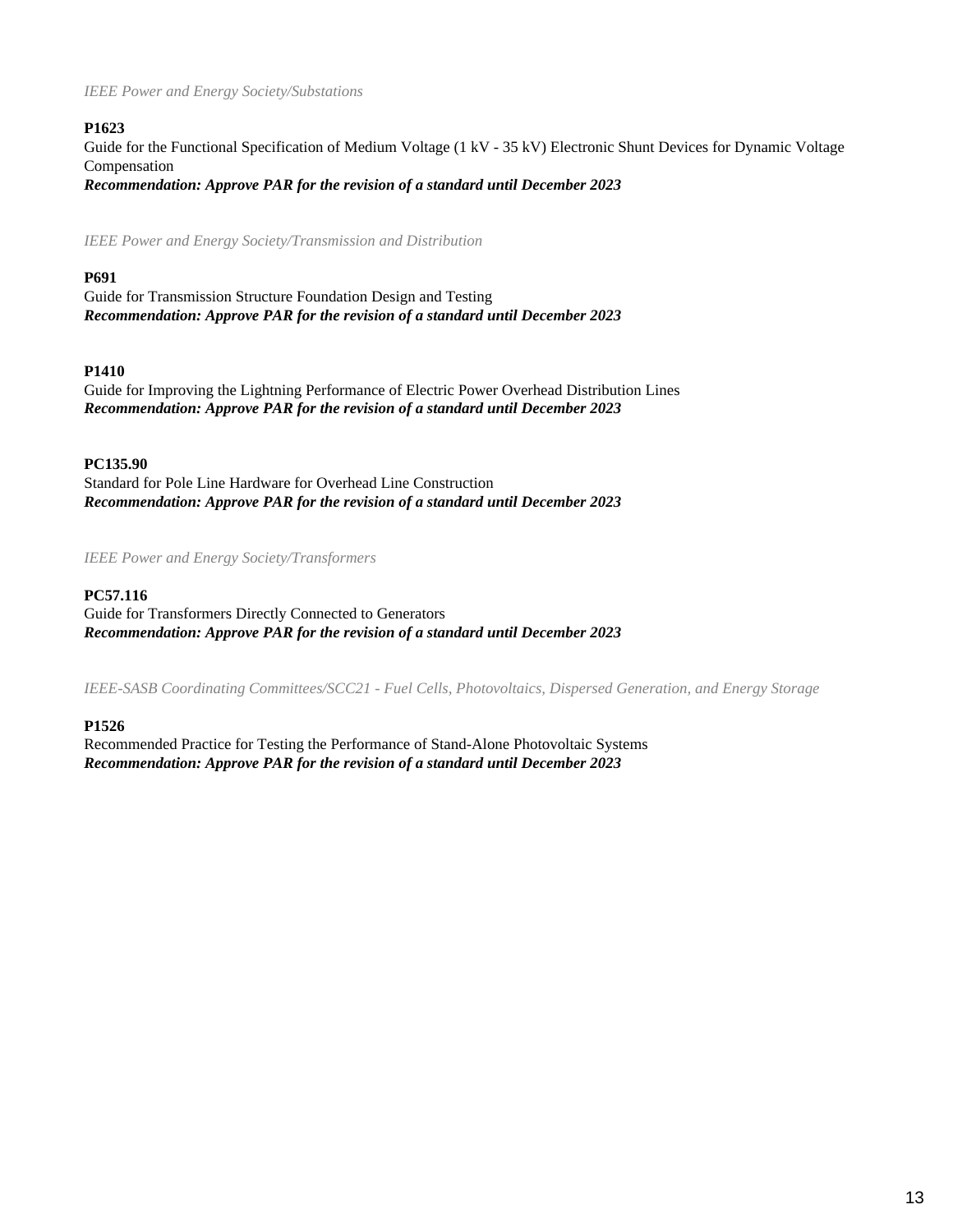

# Standards Committee Change

**P1654** 'Guide for RF Protection of Personnel Working in the Vicinity of Wireless Communications Antennas Attached to Electric Power Line Structures' Current Standards Committee: PE/PSCC; New Standards Committee: PE/T&D

-----------------------------------------------------------------------------------------------------**------------------------------------**

# PARS FOR ADMINISTRATIVE WITHDRAWAL – DECEMBER 2019

**P2200** (C/MSC) Standard Protocol for Stream Management in Media Client Devices (Revision PAR)

**P1760** (C/S2ESC) Information Technology Service Measures and Service Level Agreements (New PAR)

**P1912** (COM/EdgeCloud-SC) Standard for Privacy and Security Architecture for Consumer Wireless Devices (New PAR)

**P1915.1** (COM/NetSoft-SC) Standard for Software Defined Networking and Network Function Virtualization Security (New PAR)

**P1493** (PE/IC) Guide for the Evaluation of Solvents Used for Cleaning Electrical Cables and Accessories (Revision PAR)

**P1637** (PE/IC) Guide for Selecting and Applying Terminations for Shielded Alternating-Current Power Cable Rated 5 kV - 46 kV (Revision PAR)

**P1891** (PE/NPE) Standard Criteria for Application of Intelligent Digital Devices to Nuclear Power Generating Stations (New PAR)

**P1138** (PE/PSCC) Standard for Testing and Performance for Optical Ground Wire (OPGW) for Use on Electric Utility Power Lines

# **[standards.ieee.org](http://standards.ieee.org/)**

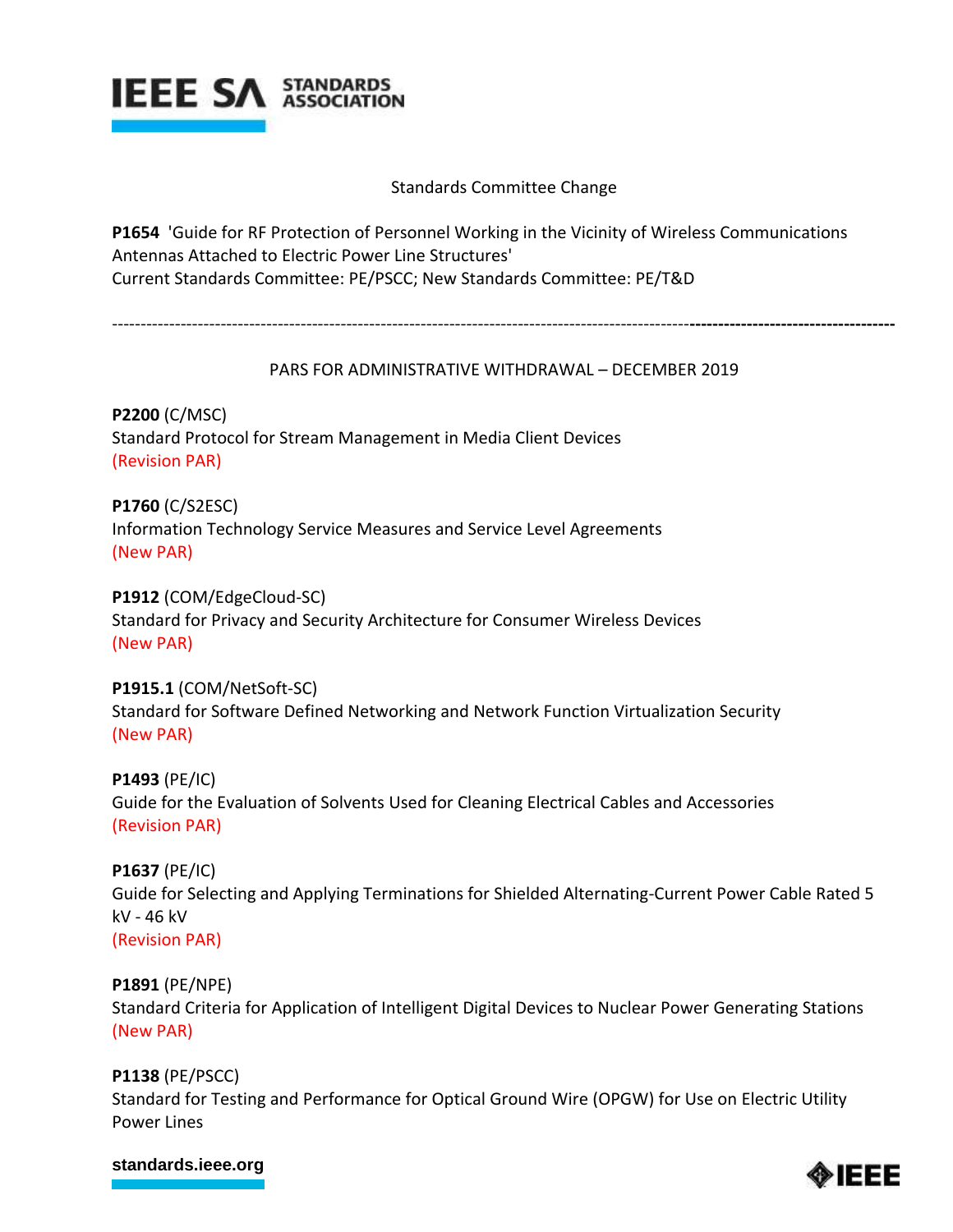

# (Revision PAR)

**PC62.11** (PE/SPDHV) Standard for Metal-Oxide Surge Arresters for AC Power Circuits (> 1 kV) (Revision PAR)

**PC62.200** (PE/SPDLV) Guide for the Application of Surge Protective Devices for a Wind Power Facility (New PAR)

**P563** (PE/T&D) Guide on Conductor Self-Damping Measurements (Revision PAR)

**P664** (PE/T&D) Guide for Laboratory Measurement of the Power Dissipation Characteristics of Aeolian Vibration Dampers for Single Conductors (Revision PAR)

**P1243** (PE/T&D) Guide for Improving the Lightning Performance of Transmission Lines (Revision PAR)

**P1882** (PE/T&D) Guide for Establishing, Benchmarking, and Maintaining a Working Program for Energized Transmission Lines (New PAR)

**P824** (PE/T&D) Standard for Series Capacitor Banks in Power Systems (Revision PAR)

**PC135.80-2012/Cor 1** (PE/T&D) Standard for Fasteners for Overhead Line Construction - Corrigendum 1: Table 5 - Dimensions of Hex **Nuts** (New PAR)

**P1036** (PE/T&D) Guide for the Application of Shunt Power Capacitors (Revision PAR)

**[standards.ieee.org](http://standards.ieee.org/)**